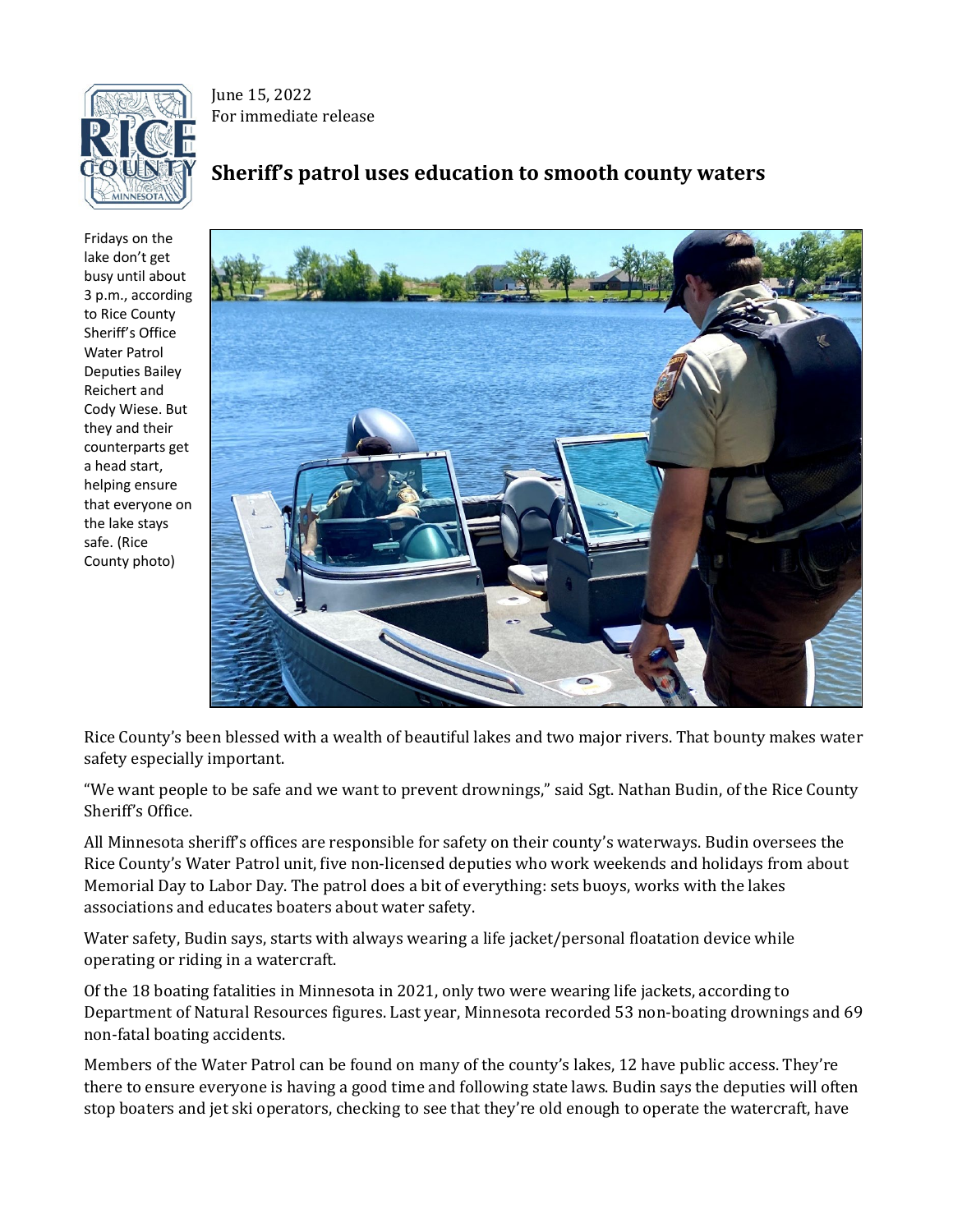proper registration and the required number of life jackets. If the craft meets certain criteria, a fire extinguisher must be on board and readily available.

While they're not needed often, licensed deputies are readily available to issue citations or make arrests for those behaving dangerously or illegally. Just like in a motor vehicle, operating a watercraft with a blood alcohol level of .08% or higher is illegal.

According to the DNR, alcohol is the No. 1 factor in boating fatalities.

The patrol has a small fleet of watercraft at its disposal. There are two jet skis and five boats, including one that's primarily for rivers and can move without difficulty in extremely shallow water and run over debris and rocks.

Funding for the patrol and its equipment comes from several



Rice County Water Patrol Deputies Bailey Reichert and Cody Wiese get ready for an afternoon patrolling Roberds Lake. They, and three other non-licensed deputies, help educate boaters and jet skiers, and ensure they're operating safely. (Rice County photo)

### **BOATS**

| <b>OPERATOR</b><br><b>AGE</b>       | <b>RESTRICTIONS</b>                                                                                                                                                                                                                      | OPI<br>AGI          |
|-------------------------------------|------------------------------------------------------------------------------------------------------------------------------------------------------------------------------------------------------------------------------------------|---------------------|
| <b>LESS THAN</b><br><b>12 YEARS</b> | 25 hp or less-no restrictions.<br>More than 25 through 75 hp-must<br>have someone at least 21 years old on<br>board within immediate reach of the<br>controls.<br>More than 75 hp-not allowed to<br>operate even with an adult on board. | LES<br>13 Y<br>13 Y |
| $12 - 17$<br><b>YEARS</b>           | 25 hp or less-no restrictions.<br>More than 25 hp-must either have:<br>a watercraft operator's permit, or<br>someone at least 21 years old on board<br>and within immediate reach of the<br>controls.                                    | $14 - 1$<br>YEA     |

### **JET SKIS**

| <b>OPERATOR</b><br><b>AGE</b>       | <b>RESTRICTIONS</b>                                                                                                                                                           |
|-------------------------------------|-------------------------------------------------------------------------------------------------------------------------------------------------------------------------------|
| <b>LESS THAN</b><br><b>13 YEARS</b> | Cannot operate-even with<br>an adult on board.                                                                                                                                |
| <b>13 YEARS</b>                     | must have either someone<br>at least 21 years old on<br>board, or<br>• a watercraft operator's<br>permit and be in visual<br>supervision by someone at<br>least 21 years old. |
| $14 - 17$<br><b>YEARS</b>           | must have either a<br>watercraft operator's<br>permit, or<br>· someone at least 21 years<br>old on board.                                                                     |

different sources: the county budget as well as state and federal grants.

The Water Patrol works closely with the Sheriff's Office's Dive Team. Both respond to reported drownings and crashes in the water.

The unit also works out of the water. They host camps and other events to teach water safety, inspect all rental watercraft and life jackets to assure those renting the equipment that it's been given an annual